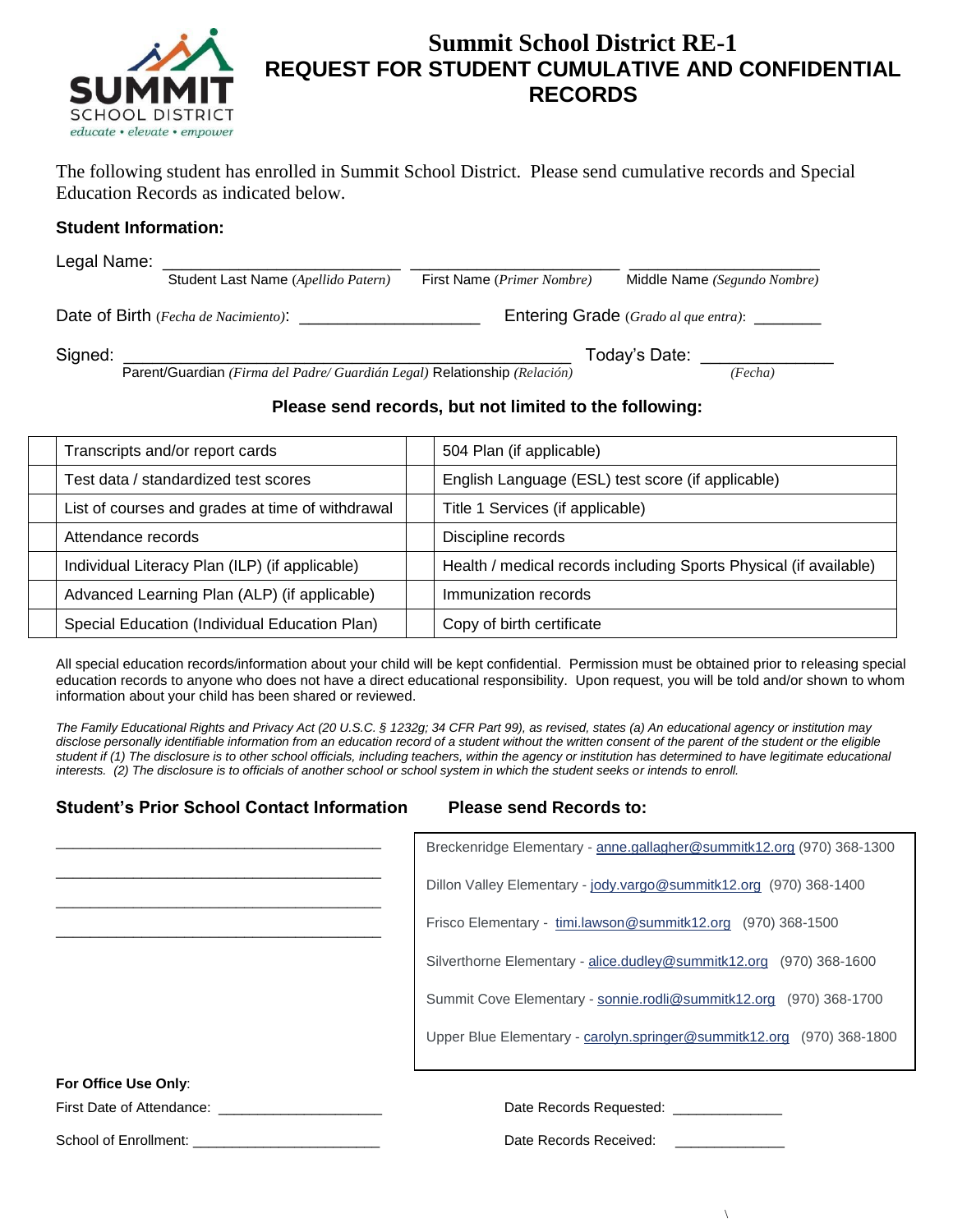

## **Summit School District 2022-2023 New Student Enrollment**

Student Information

| **Please enter student's legal (birth certificate) name                                                                                                                                                                                                                                                                                                                                                                                                           |                                                                       |            |                        |                                    |  |
|-------------------------------------------------------------------------------------------------------------------------------------------------------------------------------------------------------------------------------------------------------------------------------------------------------------------------------------------------------------------------------------------------------------------------------------------------------------------|-----------------------------------------------------------------------|------------|------------------------|------------------------------------|--|
|                                                                                                                                                                                                                                                                                                                                                                                                                                                                   |                                                                       |            |                        |                                    |  |
|                                                                                                                                                                                                                                                                                                                                                                                                                                                                   |                                                                       |            |                        | Last Grade Completed:_____________ |  |
|                                                                                                                                                                                                                                                                                                                                                                                                                                                                   |                                                                       |            | Gender: Male Female    |                                    |  |
|                                                                                                                                                                                                                                                                                                                                                                                                                                                                   |                                                                       |            |                        |                                    |  |
|                                                                                                                                                                                                                                                                                                                                                                                                                                                                   |                                                                       |            |                        |                                    |  |
| Home Phone: $\overline{() \quad \qquad}$                                                                                                                                                                                                                                                                                                                                                                                                                          |                                                                       |            |                        |                                    |  |
| Date of Birth: Place of Birth: Place of Birth:<br>Month / Day / Year                                                                                                                                                                                                                                                                                                                                                                                              |                                                                       |            |                        |                                    |  |
| <b>Primary Parent/Guardian:</b> Provide primary parent/guardian information – where child resides                                                                                                                                                                                                                                                                                                                                                                 |                                                                       |            |                        |                                    |  |
|                                                                                                                                                                                                                                                                                                                                                                                                                                                                   |                                                                       |            |                        |                                    |  |
| First Name: 1000 March 1000 March 1000 March 1000 March 1000 March 1000 March 1000 March 1000 March 1000 March 1000 March 1000 March 1000 March 1000 March 1000 March 1000 March 1000 March 1000 March 1000 March 1000 March 1                                                                                                                                                                                                                                    |                                                                       |            |                        |                                    |  |
|                                                                                                                                                                                                                                                                                                                                                                                                                                                                   |                                                                       |            |                        |                                    |  |
|                                                                                                                                                                                                                                                                                                                                                                                                                                                                   |                                                                       |            |                        |                                    |  |
|                                                                                                                                                                                                                                                                                                                                                                                                                                                                   |                                                                       |            |                        |                                    |  |
| Does student reside with a parent at a different address? $\Box$ Yes $\Box$ No Parent Name:<br>Special Programs: Please note and provide documents at registration for any educational services in which your child has participated:<br>Special Education - IEP                                                                                                                                                                                                  | $\Box$ 504 Plan<br>$\Box$ READ Plan                                   |            | $\Box$ Gifted/Talented |                                    |  |
|                                                                                                                                                                                                                                                                                                                                                                                                                                                                   |                                                                       |            |                        |                                    |  |
| Please provide the following documents with registration form:<br>Birth certificate<br>Immunization record<br>Custodial documents (if applicable)<br>*** Secondary Students (Grades 6-12) will need to provide a transcript and/or mid-year transfer grades from prior school.                                                                                                                                                                                    | Completed/Signed Request for Cumulative Records<br>Proof of Residency |            |                        |                                    |  |
| Parent/Guardian Signature                                                                                                                                                                                                                                                                                                                                                                                                                                         |                                                                       |            | Date                   |                                    |  |
| Please provide a copy of any legal documents if school should be aware of any special circumstances, i.e. custody, restraining orders, etc.<br>Please note: The school district discloses education records, including student discipline records, without consent to officials of another<br>school district in which a student seeks or intends to enroll, or is already enrolled if the disclosure is for purposes of the student's<br>enrollment or transfer. |                                                                       |            |                        |                                    |  |
| School of Enrollment:                                                                                                                                                                                                                                                                                                                                                                                                                                             |                                                                       |            |                        |                                    |  |
| _BRE ___DVE ___FRE ___SCE ___SVE ___UBE ___SMS ___SP                                                                                                                                                                                                                                                                                                                                                                                                              |                                                                       | <b>SHS</b> |                        |                                    |  |

First Date of Attendance: \_\_\_\_\_\_\_\_\_\_\_\_\_\_\_\_\_\_\_\_\_ Home Language: \_\_\_English \_\_\_Spanish

 $\backslash$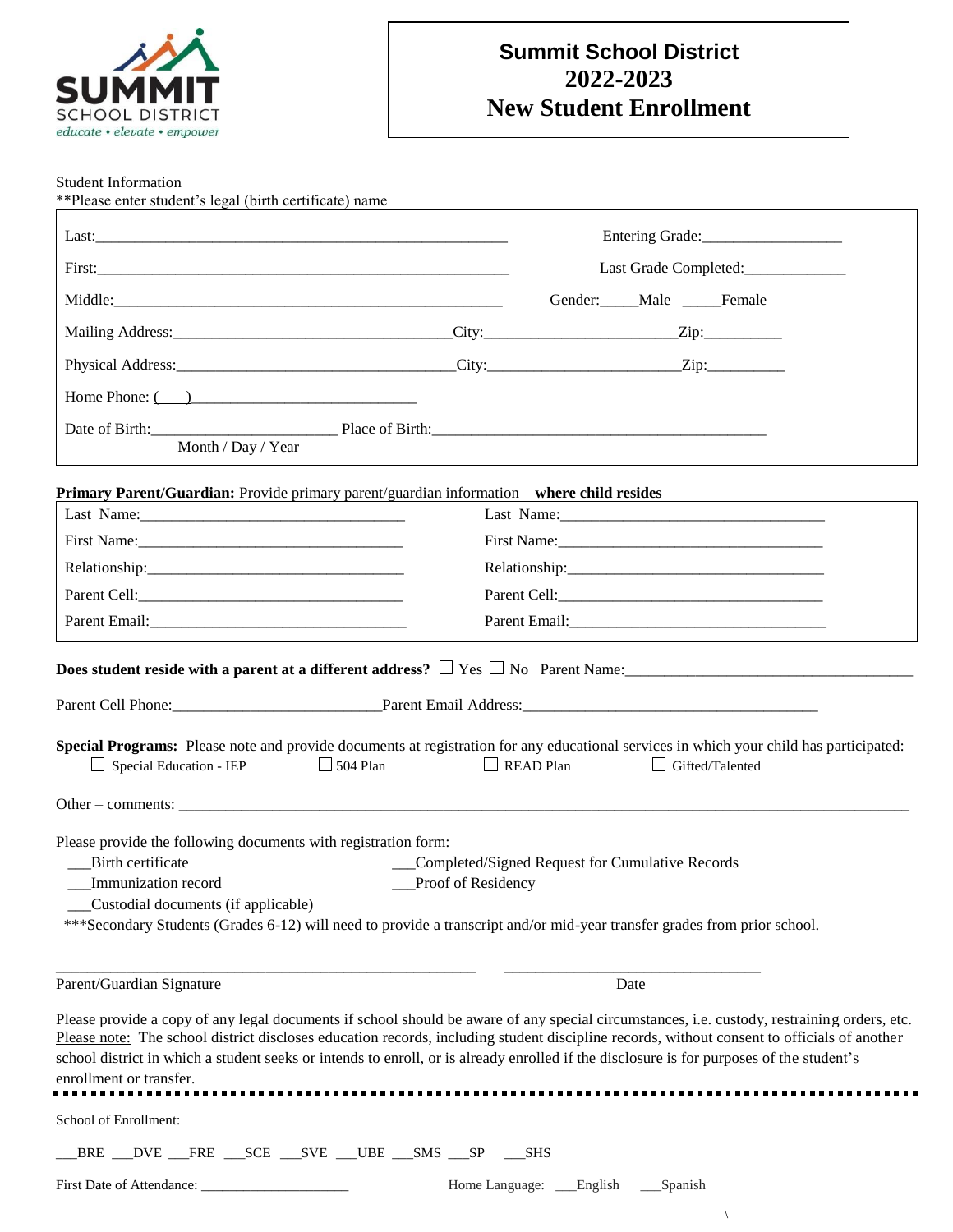

## **Summit School District 2022-2023 School Enrollment History**

## **Student Information: Name \_\_\_\_\_\_\_\_\_\_\_\_\_\_\_\_\_\_\_\_\_\_\_\_\_\_\_\_\_\_\_\_\_\_\_\_\_\_\_**

School Enrollment History:

| $Grade \, / \, Year$   | Name of School: | City, State | Public / Private |
|------------------------|-----------------|-------------|------------------|
| Pre-School             |                 |             |                  |
|                        |                 |             |                  |
|                        |                 |             |                  |
| Kindergarten           |                 |             |                  |
|                        |                 |             |                  |
| $1^{\rm st}$ Grade     |                 |             |                  |
|                        |                 |             |                  |
| $2^{\rm nd}$ Grade     |                 |             |                  |
|                        |                 |             |                  |
|                        |                 |             |                  |
| $3^{\rm rd}$ Grade     |                 |             |                  |
|                        |                 |             |                  |
| $4^{\rm th}$ Grade     |                 |             |                  |
|                        |                 |             |                  |
| $5^{\rm th}$ Grade     |                 |             |                  |
|                        |                 |             |                  |
|                        |                 |             |                  |
| $6^{\rm th}$ Grade     |                 |             |                  |
|                        |                 |             |                  |
| $7^{\rm th}$ Grade     |                 |             |                  |
|                        |                 |             |                  |
|                        |                 |             |                  |
| $8^{\rm th}$ Grade     |                 |             |                  |
|                        |                 |             |                  |
| $9^{\rm th}$ Grade     |                 |             |                  |
|                        |                 |             |                  |
|                        |                 |             |                  |
| $10^{\rm th}$ Grade    |                 |             |                  |
|                        |                 |             |                  |
| $11^{\rm th}$ Grade    |                 |             |                  |
|                        |                 |             |                  |
| $12^{\text{th}}$ Grade |                 |             |                  |
|                        |                 |             |                  |
|                        |                 |             |                  |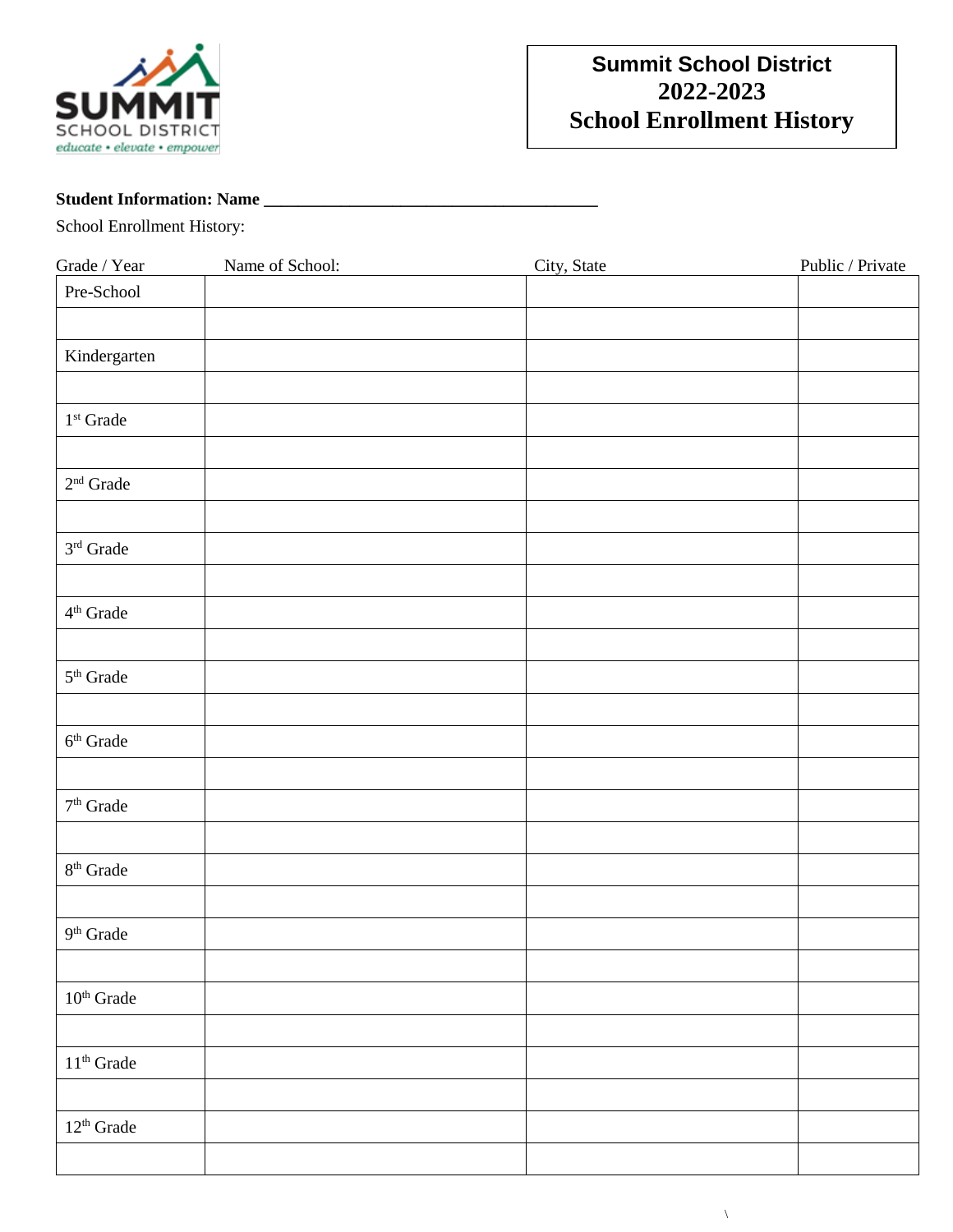

| Our school needs to know the languages spoken and heard at home by each student. This information is<br>necessary in order to provide the best instruction possible for all students. When languages other than<br>English are indicated, students may be screened for English language learning services and supports. This<br>survey will be kept in the student's cumulative file. |                     |
|---------------------------------------------------------------------------------------------------------------------------------------------------------------------------------------------------------------------------------------------------------------------------------------------------------------------------------------------------------------------------------------|---------------------|
| 1. What language did your student first learn to speak? ________________________                                                                                                                                                                                                                                                                                                      |                     |
| 2. What language does your student use the most often at home? _________________                                                                                                                                                                                                                                                                                                      |                     |
| 3. What language do you use most often to speak to your student?                                                                                                                                                                                                                                                                                                                      |                     |
| 4. What languages does your student hear at home? ______________________________                                                                                                                                                                                                                                                                                                      |                     |
| 5. What other languages does your student speak and understand at a conversational level?                                                                                                                                                                                                                                                                                             |                     |
| and the control of the control of the control of the control of the control of the control of the control of the                                                                                                                                                                                                                                                                      |                     |
| 6. How comfortable is your student learning in English $(5 =$ Fluent)? 1 2 3                                                                                                                                                                                                                                                                                                          | $\overline{4}$<br>5 |
| 7. Has your child received English language services in another school district?                                                                                                                                                                                                                                                                                                      |                     |
| Yes                                                                                                                                                                                                                                                                                                                                                                                   | N <sub>0</sub>      |
|                                                                                                                                                                                                                                                                                                                                                                                       |                     |

 $\backslash$